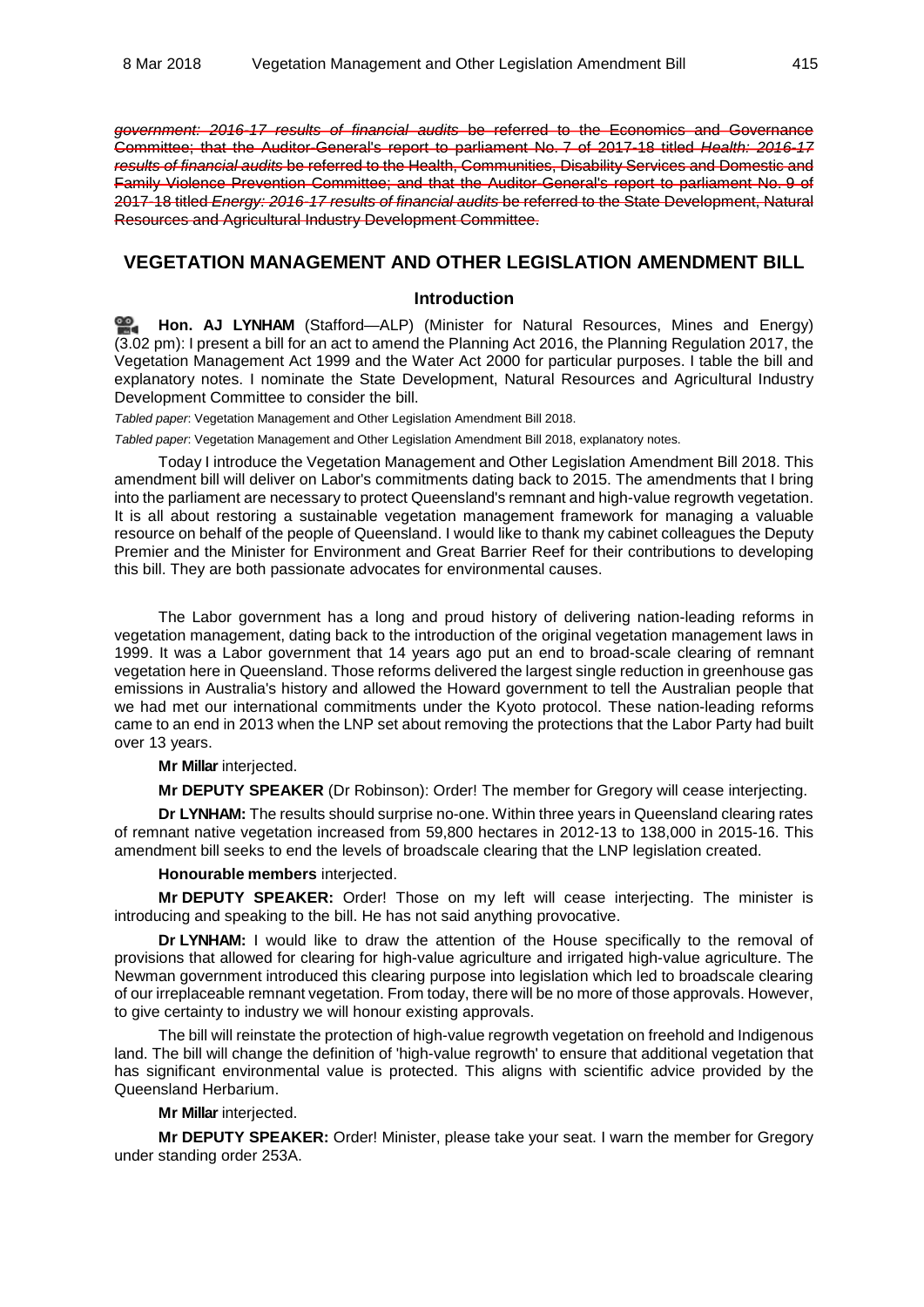**Dr LYNHAM:** As a result, it is proposed to change the 'high-value regrowth' definition that currently exists from woody vegetation that has not been cleared since 31 December 1989 and forms an endangered, of concern or least concern regional ecosystem vegetation to high-value regrowth vegetation that has not been cleared for 15 years. This regulatory change will be supported by mapping updates to the regulated vegetation maps. This approach is well supported by ecological science.

Under the new definition, high-value regrowth will continue to be mapped as category C on freehold and Indigenous land, as well as on leasehold land, that is, agriculture and grazing leases. Restoring the pre-2013 mapping of high-value regrowth on freehold and Indigenous land protects approximately 630,000 hectares on freehold and Indigenous land.

With the changes I am proposing to the definition of 'high-value regrowth', our government will protect an additional 232,275 hectares. These two measures will protect an additional 862,506 hectares of high-value regrowth. Importantly for the environment, approximately 405,000 hectares or 47 per cent of this is within the Great Barrier Reef catchments.

Importantly, our government will be providing better protections under the vegetation management framework for near-threatened species. These are species that are listed under the Nature Conservation Act 1994, where our scientists have evidence that the population size or distribution of the wildlife is small, may become smaller or has declined and there is concern for their survival. Our near-threatened plants and animals were dismissed by the LNP government as not worthy of protection. On the other hand, the Labor party is of the firm belief that these species need our protection, otherwise we face the regretful prospect of their decline.

Near-threatened species were removed from the essential habitat mapping layer in 2013. When we compared the high conservation values' methodology to the existing statutory framework, it showed that near-threatened species have limited regulatory protection. The essential habitat mapping layer used in the Vegetation Management Act will be updated, protecting endangered, vulnerable and near-threatened species. The essential habitat of our valued animals and plants will be protected in both remnant and high-value regrowth vegetation. Offsets will apply to approvals for any significant residual impact on near-threatened species where the clearing of remnant vegetation cannot be reasonably avoided and minimised.

This bill will also extend protection to regrowth vegetation in watercourse areas for the Burnett-Mary, eastern Cape York and Fitzroy catchments, providing consistent protection to regrowth vegetation in all Great Barrier Reef catchments. This builds on the measures introduced in 2009 which regulate the clearing of vegetation within 50 meters of a watercourse in the Burdekin, Mackay-Whitsunday and Wet Tropics. The bill will also amend the Water Act to re-regulate the removal of vegetation in a watercourse under a riverine protection permit.

After listening to stakeholder feedback, the bill will not include a reverse onus of proof provision nor will it remove the application of the mistake of fact defence for vegetation clearing offences. To minimise pre-emptive clearing and impacts to the environment, certain provisions in this bill will apply from the date of its introduction to this parliament.

I want to stress that the Labor government will honour the long held security provided to category X areas on a property map of assessable vegetation. Since 2004 all governments have provided certainty to landholders that areas shown as category X on a property map of assessable vegetation are, and continue to be, exempt from the vegetation management framework.

In conjunction with this bill, a major update to the vegetation management maps based upon the Queensland Herbarium's regional ecosystem mapping will be released including updates to the wetland and essential habitat mapping. An update of this scale has not been undertaken since 2013 and will ensure the vegetation management framework is using the best available science.

These maps are currently going live online. Landholders wishing to find out how their property is affected can request a property report and vegetation maps from my department's website. These maps are based on the latest advice from the independent Queensland Herbarium and we are confident they are accurate. However, if landholders are still unsure or believe they have identified an error, I would encourage them to call the vegetation management hotline on 135VEG, 135834, or go into their local department office.

The government is committed to retaining accepted development codes for low-risk activities, while ensuring they deliver appropriate protections. As outlined through our election commitment we will continue to provide flexibility to landholders through codes as long as they are providing appropriate protections based on advice from the Queensland Herbarium.